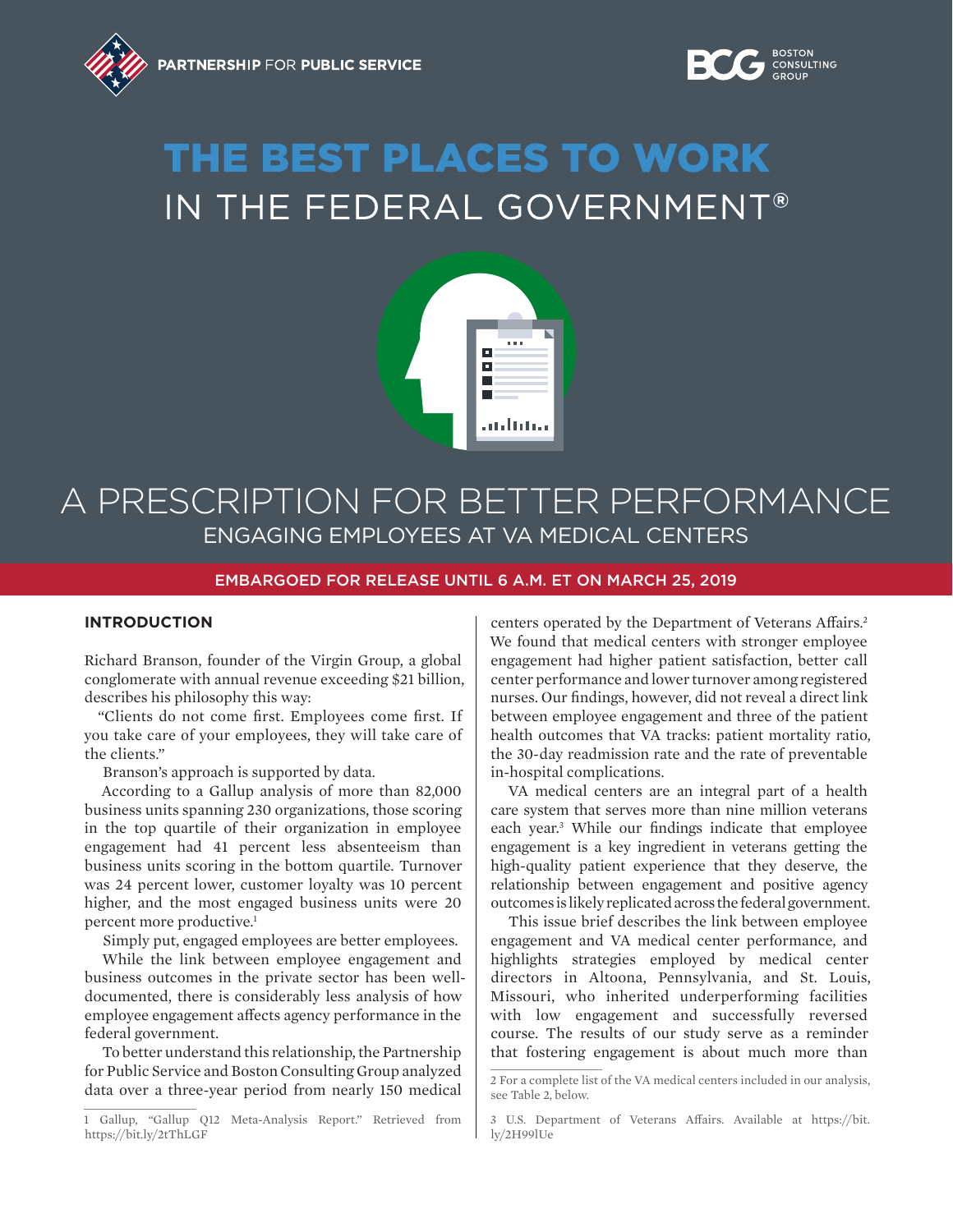creating satisfied and committed federal employees. It's also about providing better service to the public. The strategies shared by medical center directors in Altoona and St. Louis offer a blueprint for federal leaders at all levels across the government who are eager to improve employee engagement and agency performance.

#### **FINDINGS**

Analysis of VA medical center performance data and Best Places to Work in the Federal Government® engagement scores for 2016, 2017 and 2018 revealed a statistically significant link between rising employee engagement and better performance on three quality measures: patient satisfaction, facility call center performance and the rate of turnover among registered nurses.

Patient experience at VA medical centers is one area impacted by employee engagement. Our findings indicate that a one-point increase in the Best Places to Work employee engagement score is associated with, on average, a roughly half-point increase in patient satisfaction with the medical center overall, and a quarter-point increase in satisfaction with a center's primary and specialty care providers.

The importance of this finding is illustrated by a 2017 study of 129 VA and 4,100 non-VA hospitals. This study found that VA hospitals often provide higher quality medical care, but have lower patient satisfaction than

## KEY FINDINGS

As a VA medical center's Best Places to Work employee engagement score increases:

### $0000$

**Patient satisfaction** with the medical center, their primary care physician and specialty care provider all increase.



#### **Registered nurse turnover** declines.



**Call center answer speed** increases, and the percentage of callers who hang up before their call is answered declines.

non-VA hospitals.4 In particular, VA patients were less satisfied with the communication they received from their doctors and nurses, and were less likely to recommend VA hospitals to friends and family than patients at non-VA hospitals. Our findings suggest that VA can narrow the gap by improving the state of employee engagement in its medical facilities.

Another key finding reveals that call center employees perform their jobs more ably at medical facilities where employee engagement is high. Results show that as employee engagement rises, the time it takes to answer the phone decreases, and the percentage of calls that go unanswered declines. On average, it took call centers over 69 seconds to respond to inquiries between 2016 and 2018. Our findings reveal that a 10-point improvement in the Best Places to Work engagement score could reduce that number by nearly 15 percent.

Finally, the rate of turnover among registered nurses was found to decline as employee engagement at VA medical centers improved.

This finding is important as VA faces a critical need to recruit and retain nurses. According to a recent analysis conducted by Stateline, a publication of the Pew Charitable Trusts, nearly 40,000 of the 335,000 positions in the Veterans Health Administration are unfilled—with medical positions accounting for most of the vacancies.<sup>5</sup>

The results of our analysis conclusively reveal that employee engagement drives patient experience and the ability to retain mission-critical talent. Complete results along with an overview of our methodology can be found below.

#### **STRENGTHENING ENGAGEMENT AND IMPROVING OUTCOMES AT MEDICAL CENTERS IN ALTOONA AND ST. LOUIS**

When Keith Repko took the helm as director of the VA St. Louis Health Care System after years of leadership turnover, he inherited a staff suffering from low morale and a facility that underperformed its peers on a host of performance measures.

Sigrid Andrew encountered a similar situation when she became director of the James E. Van Zandt VA Medical Center in Altoona, with employee engagement at the facility ranking among the worst in the nation.

Both leaders implemented low-cost, high-impact initiatives to improve the employee experience, and each saw a corresponding boost in the performance of their facilities.

<sup>4</sup> Eddie Blay Jr, MD; John Oliver DeLancey, MD, MPH; D. Brock Hewitt, MD, MPH; et al, "Initial Public Reporting of Quality at Veterans Affairs vs Non-Veterans Affairs Hospitals," JAMA Internal Medicine 177(6), June 2017, 882-885. DOI: 10.1001/jamainternmed.2017.0605. Retrieved from https://bit.ly/2XIFK99

<sup>5</sup> Tim Henderson, Stateline, "Too Few Doctors and Nurses for Veterans in Some Areas," November 2018. Retrieved from https://bit. ly/2ESCfof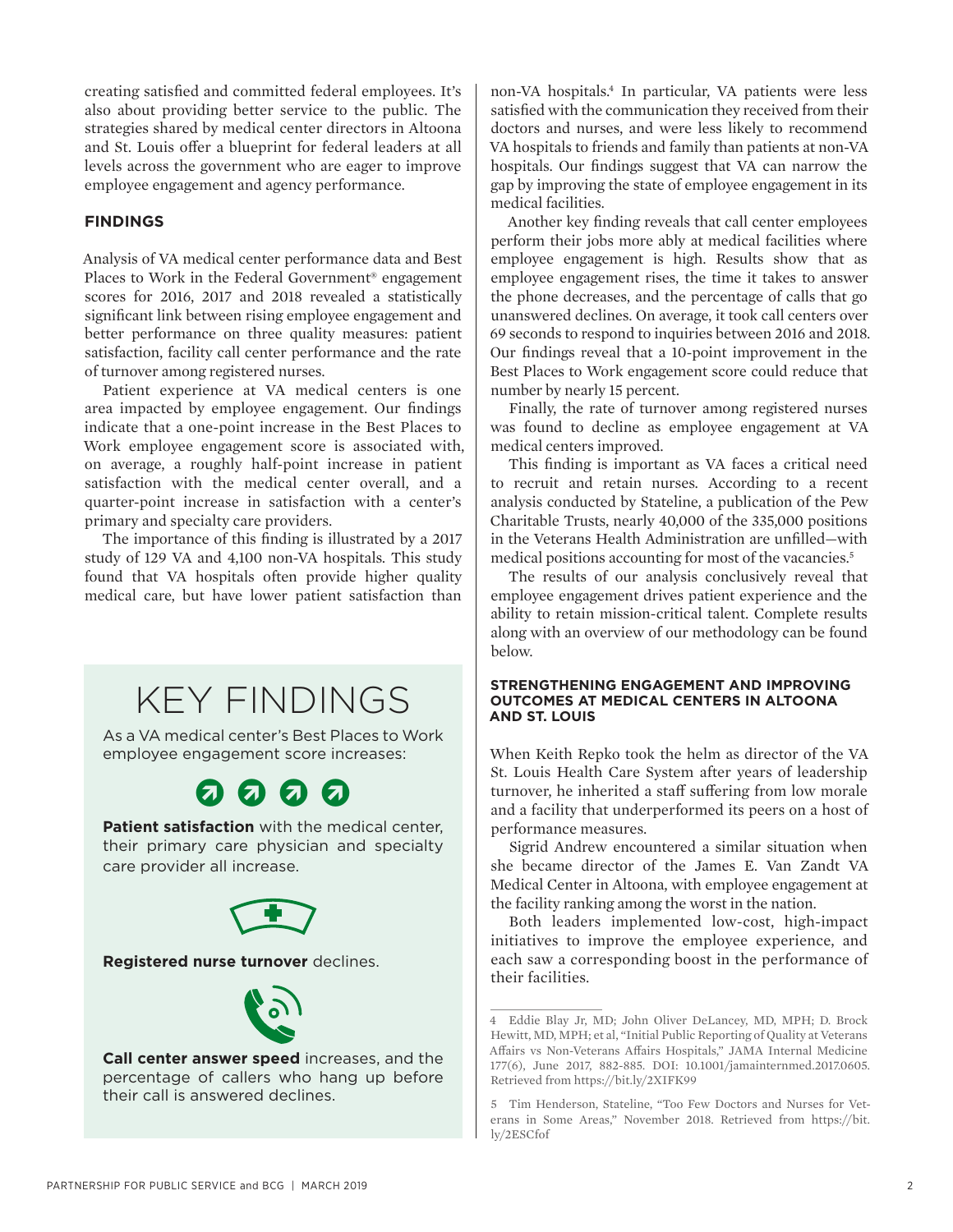To right their ships, Repko and Andrew actively solicited employee feedback, acted on what they learned, connected employees to the mission and recognized staff for their good work.

One of Andrew's first steps after taking over at Altoona was to study the VA's All Employee Survey results for her facility and meet with a random sample of 10 percent of the workforce to dig deeper. Andrew asked employees how she could run the facility more effectively, and learned that members of the staff felt bullied and disrespected by management. In response, Andrew established a monthly series of training programs aimed at developing better leaders. Critically, she told employees that she heard them and was taking action.

Repko and his team in St. Louis also invested in developing his facility's leaders. While leadership training had largely been limited to the medical center's senior managers, Repko made it available to leaders at all levels, including first-line supervisors.

"Over the last couple years, we have focused on leaders engaging staff," said Repko. "Leadership development has been one of our foundational initiatives. You cannot have engaged staff if you don't have engaging leaders."

Repko, for example, regularly convenes leadership symposiums. These are opportunities for leaders at all levels to get together and learn about the soft skills, including how to develop relationships, build trust and empower employees.

Participation, while voluntary, has been robust. The first symposium drew approximately 60 people, and the subsequent session attracted nearly 150. To accommodate demand and provide more targeted training, separate follow-up sessions were developed for senior leaders, customer-facing managers and front-line leaders.

Repko and his leadership team also pay close attention to VA's annual All Employee Survey results. Each workgroup at the St. Louis medical center receives its survey results and is required to develop a plan to address employee feedback. To ensure that supervisors are equipped to interpret the survey data and develop a plan that responds to staff feedback, training is incorporated into the medical center's New Supervisor Academy curriculum.

To foster engagement, the leaders at the Altoona and St. Louis medical centers strive to reinforce employee pride in the mission and regularly recognize members of the staff for good work.

Employees in St. Louis recently enjoyed a barbeque to celebrate the facility's improved performance – an activity that created a sense of community and collegiality.

At Altoona, Andrew developed an economic impact statement that highlights the medical center's contributions to the community. For example, it reported that the facility spent \$150 million in service of local veterans in 2018.

"I want our employees to understand how important the mission is. We wear red in the hospital on Fridays to

#### **Best Places to Work Employee Engagement Scores**



**"Leadership development has been one of our foundational initiatives. You cannot have engaged staff if you don't have engaging leaders."**

#### **Keith Repko**

Medical Center Director, VA St. Louis Health Care System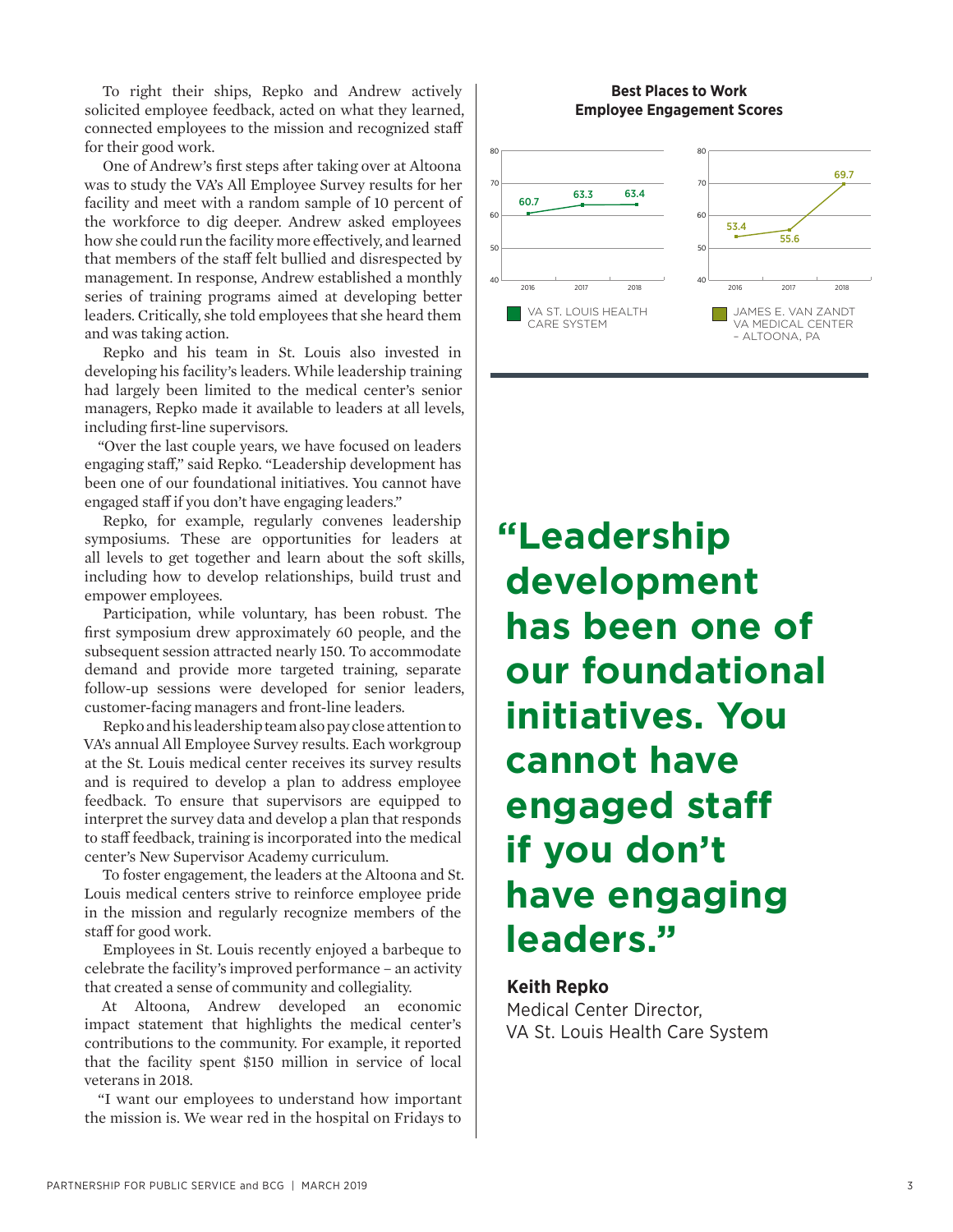remember everyone deployed and to remind ourselves and veterans who come through our doors that we are connected to a special mission," Andrew said.

Andrew and Repko agree that improving the employee experience has led to better outcomes for patients. Repko's description of the transformation at St. Louis is particularly illustrative.

"Initially, we tried to improve our performance, but had little success. Then, we took a step back and really focused on improving employee engagement," said Repko. "Our engagement scores have moved from the bottom 20 percent [of VA medical centers] to the top half. At the same time, we've moved from a low 2-star to a provisional 4-star facility. I firmly believe it is no coincidence that we first invested in engaging our employees, and that's driven our improvement in quality."

#### **CONCLUSION**

Analysis of data from nearly 150 VA medical centers over a three-year period revealed that facilities with stronger employee engagement had higher patient satisfaction, better call center performance and lower turnover among registered nurses. The examples of the VA medical centers in Altoona and St. Louis illustrate the transformative effects of investing in employee engagement, often at very little cost. The Partnership for Public Service and BCG hope the results presented in this issue brief will compel leaders at all levels across the federal government to invest in the engagement of their employees—not because it will make them happier, but because it will result in better performance and improved services for the public.

#### **METHODOLOGY**

Nearly all the data used to test the relationship between employee engagement and VA medical center performance comes from Strategic Analytics for Improvement and Learning reports.<sup>6</sup> SAIL reports, generated quarterly by the VA, function as report cards that assess each medical center's performance on a range of quality measures.

The Partnership and BCG compiled three years of SAIL data (fiscal 2016, 2017 and 2018) for each medical center, resulting in a total of 438 observations.7

Next, we used a statistical technique called Ordinary Least Squares regression to test the relationship between employee engagement and a host of VA medical center performance measures. The following data was used in our analysis:

#### **The Independent Variable (also known as the causal variable)**

- Best Places to Work in the Federal Government engagement scores for 2016, 2017 and 2018 were used to estimate the state of employee engagement at each VA medical center. Scores are determined by calculating the percentage of positive responses to three Federal Employee Viewpoint Survey questions: 8
	- $\triangleright$  I recommend my organization as a good place to work.
	- $\triangleright$  Considering everything, how satisfied are you with your job?
	- Ȱ Considering everything, how satisfied are you with your organization?

Engagement scores range from 0-100, with higher scores indicating stronger employee engagement.

#### **The Dependent Variables (also known as the outcome variables)**

• Overall patient satisfaction with the medical center<sup>9</sup>

- 8 For more information, please visit:
- https://bestplacestowork.org/about/methodology/

<sup>6</sup> U.S. Department of Veterans Affairs. Available at: https://bit.ly/2XLxncP

<sup>7</sup> SAIL data was compiled for fiscal 2016-2018. We used Q4 data for fiscal 2016 and 2017, and Q3 data for fiscal 2018. VA's All Employee Survey, which we used to measure employee engagement, was administered at these times. Outliers for each variable were reset at one unit above or below the largest or smallest observations that did not register as outliers. The analysis was replicated with outliers left unadjusted, but the direction and significance of coefficients did not change in any instance.

<sup>9</sup> Patients are asked to assign a score between 0 and 10 to their overall medical center experience, their primary care provider and their specialty care provider. A score of 0 is the worst possible assessment and a score of 10 is the best. Patient satisfaction with their overall experience, primary care provider and specialty care provider is calculated by taking the percentage of responses that are 9s or 10s.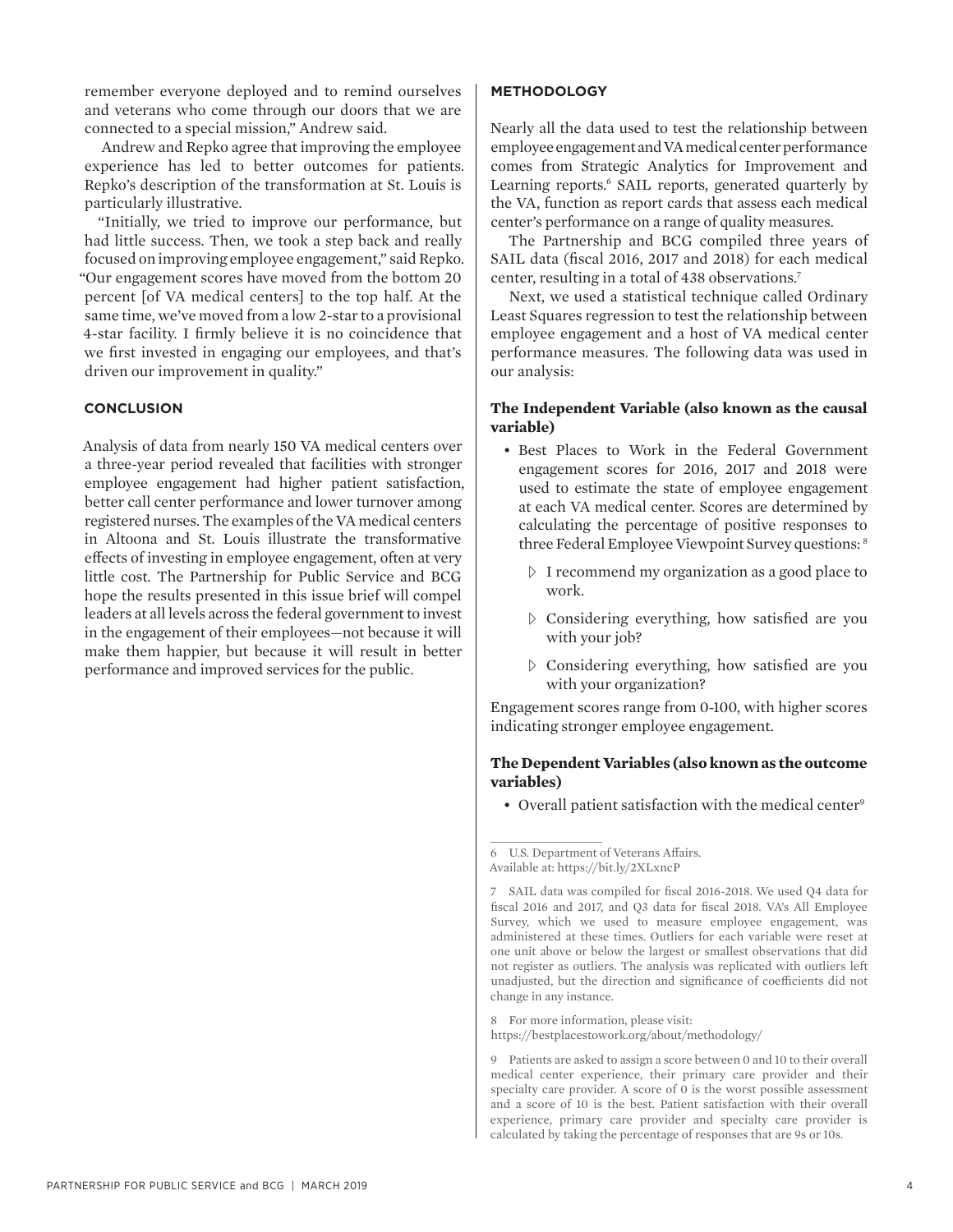- Patient satisfaction with their primary care provider
- Patient satisfaction with their specialty care provider
- Call center answer speed, as the average number of seconds it takes to answer a phone call
- Call abandonment rate, as the percentage of telephone calls that are terminated by the caller before being answered by a staff person
- Registered nurse turnover rate
- Acute care in-hospital mortality ratio, as the number of in-hospital deaths divided by the number of expected in-hospital deaths
- Hospital-wide 30-day readmission rate
- Rate of preventable in-hospital complications

#### **The Control Variable**

The Department of Veterans Affairs categorizes each of its medical centers by their level of complexity. Facilities are categorized into one of five groups, ranging from least complex to most complex. The most complex facilities have high volume, high risk patients, complex clinical programs, and large research and teaching programs. The least complex facilities have low volume, low risk patients, few or no complex clinical programs and small or no research and teaching programs.

It is conceivable that a medical center's level of complexity could influence how it performs on the SAIL quality measures. For example, high volume facilities with high risk patients might be more stressful places to work, resulting in greater turnover among nurses. Alternatively, a patient's satisfaction with a medical facility might be influenced by the sophistication of its clinical programs.

To test the unique impact of employee engagement on the SAIL quality measures—in other words, filtering out any impact that a facility's level of complexity might have —we held medical center complexity constant.10

The positive relationship between employee engagement and medical center performance held even when controlling for facility complexity.

10 VA categorizes each medical center as either "highest complexity," "high-complexity," "mid-high complexity," "medium complexity," or "low complexity." In constructing the control variable, codes ranging from 1-5 were assigned to each facility, with the "low complexity" facilities receiving a code of 1, and the "highest complexity" facilities receiving a code of 5. To ensure that treating the facility complexity data as interval-level data would not affect our results, we also dummy coded the facility complexity data and re-ran our analysis. In no instance did the direction or statistical significance (or lack thereof ) of a coefficient change.

|                                                         | <b>Employee</b> | <b>Facility</b> | Model        |
|---------------------------------------------------------|-----------------|-----------------|--------------|
|                                                         | engagement      | complexity      | summary      |
| Overall patient satisfaction with the medical center    | $.480***$       | $-1.42***$      | $N = 382$    |
|                                                         | (.063)          | (.247)          | $R^2$ = .201 |
| Patient satisfaction with their primary care provider   | $.258***$       | .265            | $N = 438$    |
|                                                         | (.049)          | (.180)          | $R^2 = .064$ |
| Patient satisfaction with their specialty care provider | $.253***$       | $-.557***$      | $N = 438$    |
|                                                         | (.042)          | (.153)          | $R^2$ = .103 |
| Call center answer speed (in seconds)                   | $-1.02**$       | .207            | $N = 437$    |
|                                                         | (.354)          | (1.29)          | $R^2 = .019$ |
| Call abandonment rate                                   | $-102**$        | $-188$          | $N = 437$    |
|                                                         | (.035)          | (1.29)          | $R^2 = .024$ |
| Registered nurse turnover rate                          | $-0.086***$     | $-.078$         | $N = 438$    |
|                                                         | (.019)          | (.071)          | $R^2 = .045$ |
| Acute care in-hospital mortality ratio                  | .001            | $.078***$       | $N = 388$    |
|                                                         | (.003)          | (.010)          | $R^2$ = .135 |
| Hospital-wide 30-day readmission rate                   | $-.011$         | $.368***$       | $N = 388$    |
|                                                         | (.010)          | (.041)          | $R^2$ = .174 |
| Rate of preventable in-hospital complications           | .003            | $.076***$       | $N = 388$    |
|                                                         | (.004)          | (.016)          | $R^2$ = .058 |

### **Table 1: Results**

Standard errors are in parentheses. Coefficients marked with \* are significant at the p < .05 level. Coefficients marked with \*\* are significant at the p < .01 level, and those marked with \*\*\* are significant at the p < .001 level.